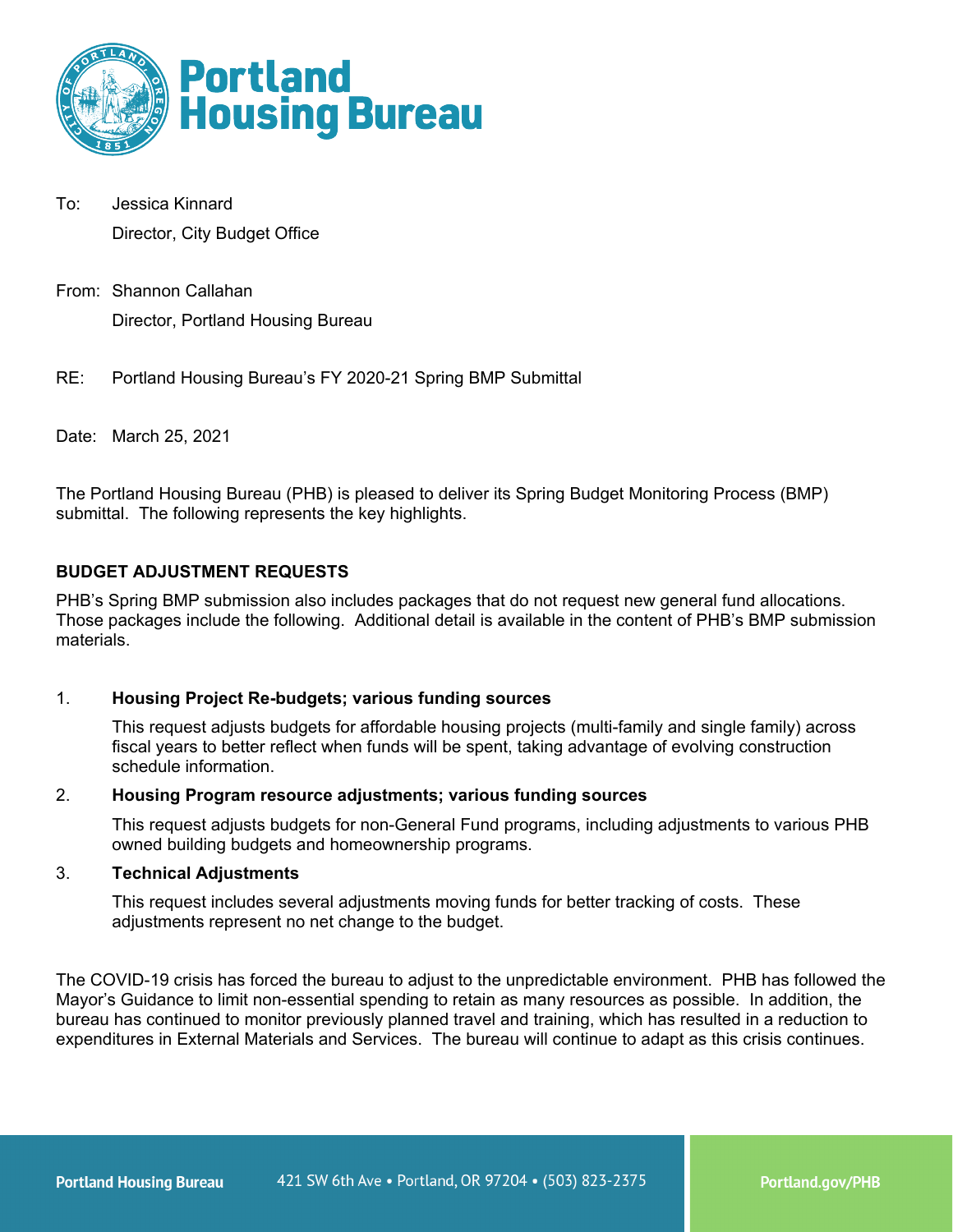Should you have any questions about the PHB BMP submittal, please contact Leslie Goodlow at 823-4160 or Mike Johnson at 823-4176.

Lallahan

Shannon Callahan Housing Director

Portland.gov/PHB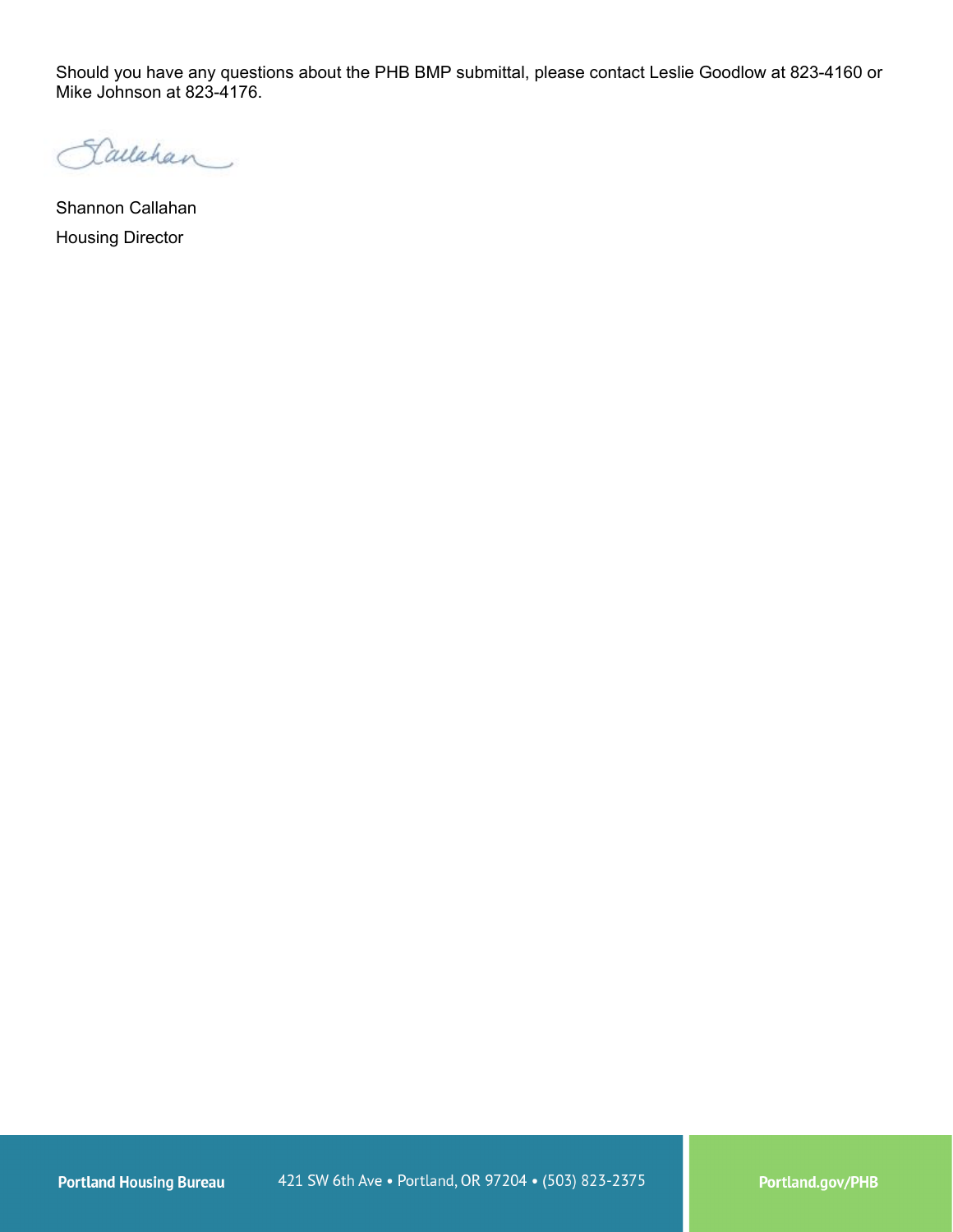# **HC - Portland Housing Bureau DP Type Internal Transfer**

**Request Name:** 11716 -FY20-21 HC Spring BMP Transfers

# **Package Description**

This request adjusts budgets for affordable housing projects (multi-family and single family) across fiscal years to better reflect when funds will be spent, taking advantage of evolving construction schedule information. In this context there are also cash transfers between funds which align resources with current projections at the fund and sub-fund level. The adjustments align appropriations with existing bureau priorities and programs and do not reflect material changes in service delivery.

### **Service Impacts**

Existing services will be supported by the budget adjustments in this decision package. The changes are essentially technical in nature and do not reflect programmatic changes. The majority of the adjustments are a true-up of FY 2020-21 resource and expense appropriations to the bureau's current knowledge of the actual timing of expenditures on complex, multi-year projects.

### **Equity Impacts**

Portland Housing Bureau works toward the vision that all Portlanders can find affordable homes and have equitable access to housing. The budget adjustments in this decision package support the bureau's work towards achieving that vision.

| <b>Account Name</b> |                                        | 2020-21 SPRING Requested<br>Adj |
|---------------------|----------------------------------------|---------------------------------|
| Expense             | <b>External Materials and Services</b> | 983,638                         |
|                     | Fund Transfers - Expense               | 1,033,638                       |
|                     | Personnel                              | 18,000                          |
| <b>Expense</b>      | Sum:                                   | 2,035,276                       |
|                     |                                        |                                 |
| <b>Account Name</b> |                                        | 2020-21 SPRING Requested<br>Adj |
| Revenue             | <b>Beginning Fund Balance</b>          | 1,001,638                       |
|                     |                                        |                                 |
|                     | Fund Transfers - Revenue               | 1,033,638                       |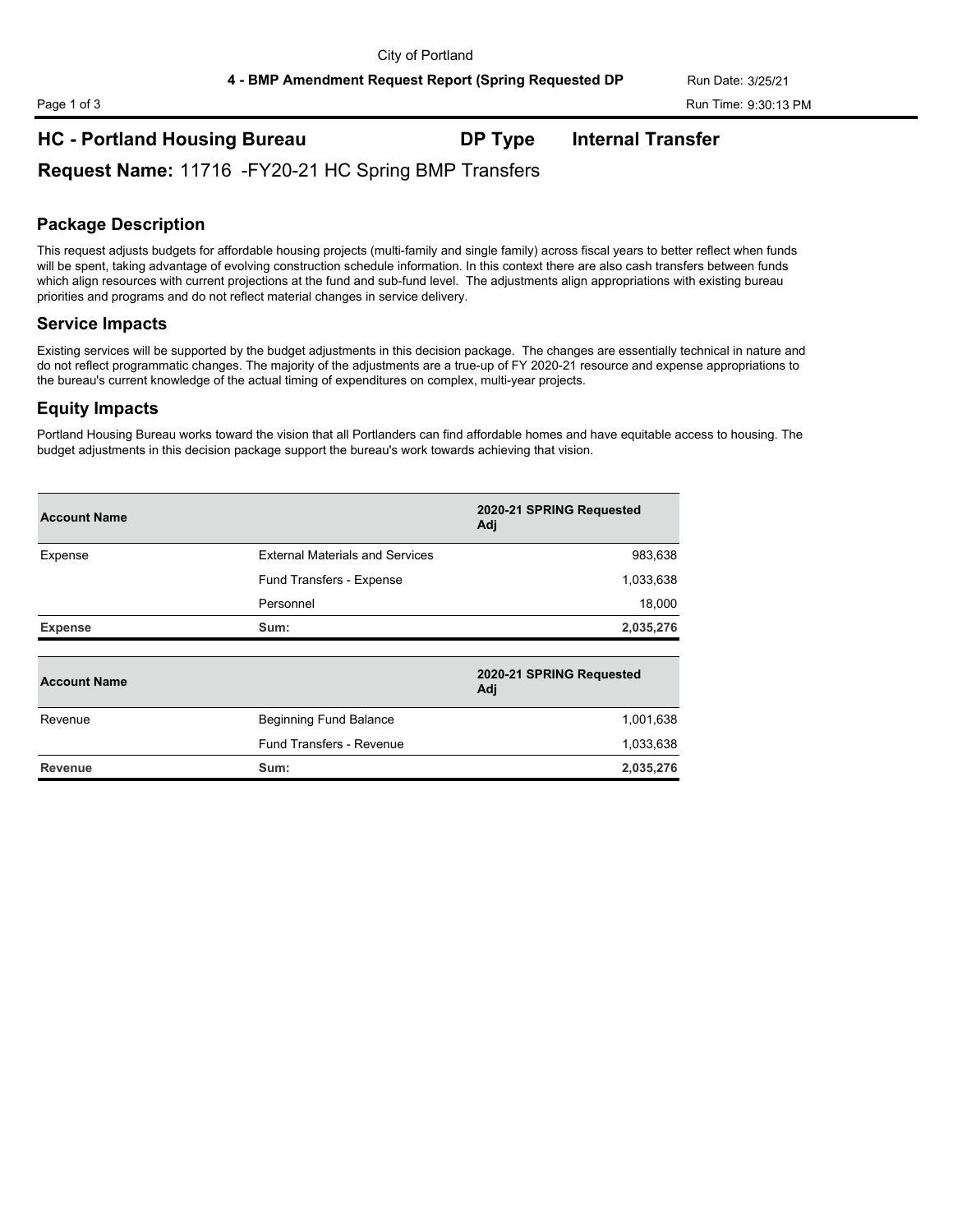# **HC - Portland Housing Bureau DP Type New Revenue**

**Request Name:** 11718 -FY20-21 HC Spring BMP Resource

# **Package Description**

This request adjusts budgets for affordable housing projects (multi-family and single family) within the fiscal year to better reflect when funds will be spent, taking advantage of evolving information on expenditures. In this context there are adjustments to resources which align to support current expenditure projections at the fund and sub-fund level. A substantial reduction in the CARES Act grant represents an intentional redistribution among other City bureaus to provide relief from the economic impacts of the COVID-19 pandemic. The adjustments align appropriations with existing bureau priorities and programs and do not reflect material changes in service delivery by the bureau.

### **Service Impacts**

Existing services will be supported by the budget adjustments in this decision package. The changes are essentially technical in nature and do not reflect programmatic changes. The majority of the adjustments are a true-up of FY 2020-21 resource and expense appropriations to the bureau's current knowledge of the actual timing of expenditures on complex, multi-year projects.

### **Equity Impacts**

Portland Housing Bureau works toward the vision that all Portlanders can find affordable homes and have equitable access to housing. The budget adjustments in this decision package support the bureau's work towards achieving that vision.

| <b>Account Name</b> |                                        | 2020-21 SPRING Requested<br>Adj |
|---------------------|----------------------------------------|---------------------------------|
| Expense             | Debt Service                           | 7,220,000                       |
|                     | <b>External Materials and Services</b> | $-36,409,238$                   |
|                     | Personnel                              | 5,000                           |
| <b>Expense</b>      | Sum:                                   | $-29,184,238$                   |
| <b>Account Name</b> |                                        | 2020-21 SPRING Requested<br>Adj |
| Revenue             | Beginning Fund Balance                 | 189,155                         |
|                     | Bond & Note Proceeds                   | 7,122,607                       |
|                     | Interagency Revenue                    | 4,000                           |
|                     | Intergovernmental                      | $-36,500,000$                   |
| <b>Revenue</b>      |                                        | $-29,184,238$                   |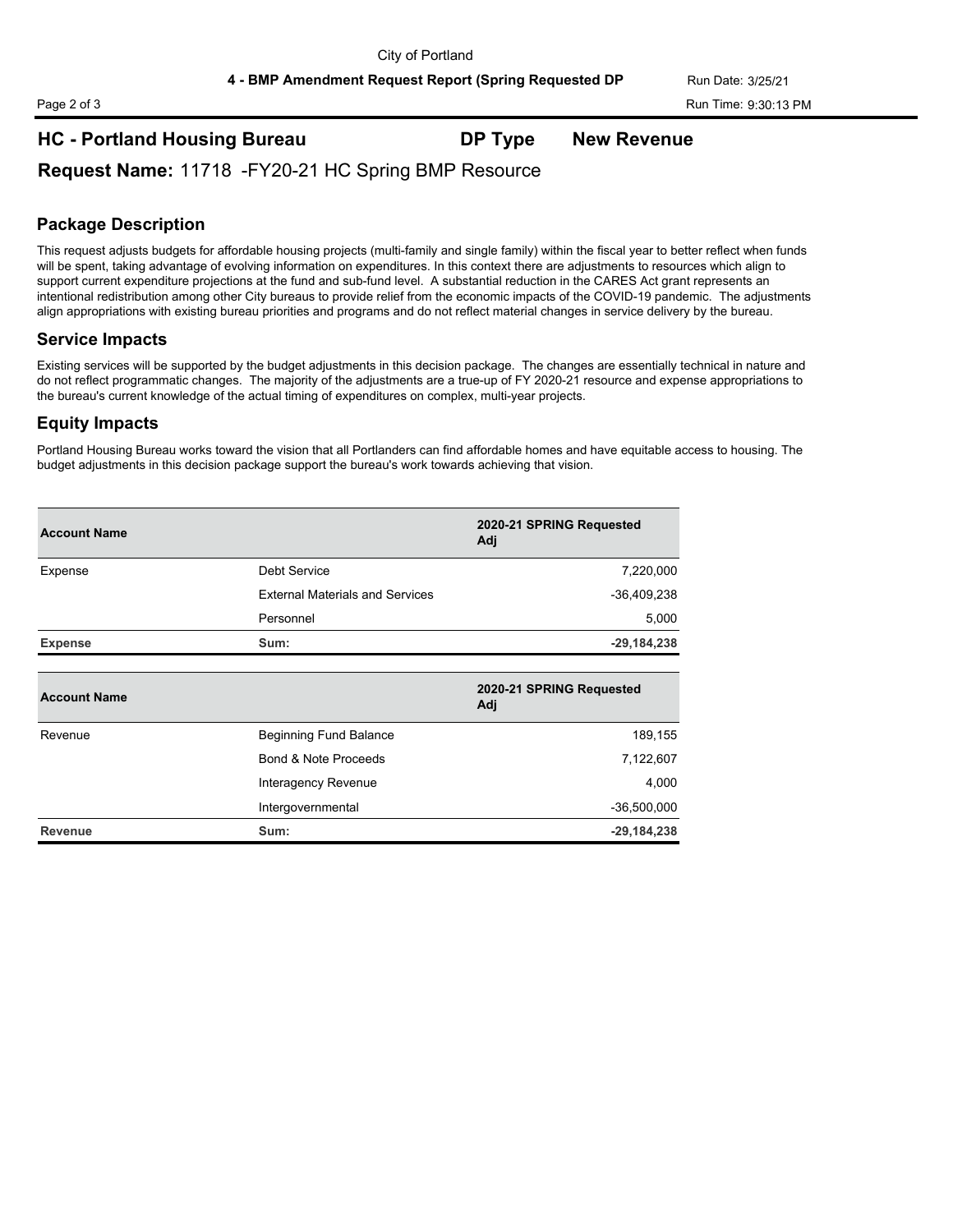# **HC - Portland Housing Bureau DP Type Technical Adjustments**

**Request Name:** 11724 -FY20-21 HC Spring BMP Technical

### **Package Description**

This request adjusts budgets for affordable housing projects (multi-family and single family) across fiscal years to better reflect when funds will be spent, taking advantage of evolving construction schedule information. In this context technical adjustments align resources with current projections without changing total appropriation at the fund level. The adjustments align appropriations with existing bureau priorities and programs and do not reflect material changes in service delivery.

### **Service Impacts**

Existing services will be supported by the budget adjustments in this decision package. The changes are essentially technical in nature and do not reflect programmatic changes. The majority of the adjustments are a true-up of FY 2020-21 resource and expense appropriations to the bureau's current knowledge of the actual timing of expenditures on complex, multi-year projects.

### **Equity Impacts**

Portland Housing Bureau works toward the vision that all Portlanders can find affordable homes and have equitable access to housing. The budget adjustments in this decision package support the bureau's work towards achieving that vision.

| <b>Account Name</b> |                                        | 2020-21 SPRING Requested<br>Adj |
|---------------------|----------------------------------------|---------------------------------|
| Expense             | Contingency                            | 47,769,112                      |
|                     | <b>External Materials and Services</b> | -51,787,456                     |
|                     | Internal Materials and Services        | 0                               |
| <b>Expense</b>      | Sum:                                   | $-4,018,344$                    |
|                     |                                        |                                 |
| <b>Account Name</b> |                                        | 2020-21 SPRING Requested<br>Adj |
| Revenue             | Interagency Revenue                    | 6,000                           |
|                     | Intergovernmental                      | $-4,024,344$                    |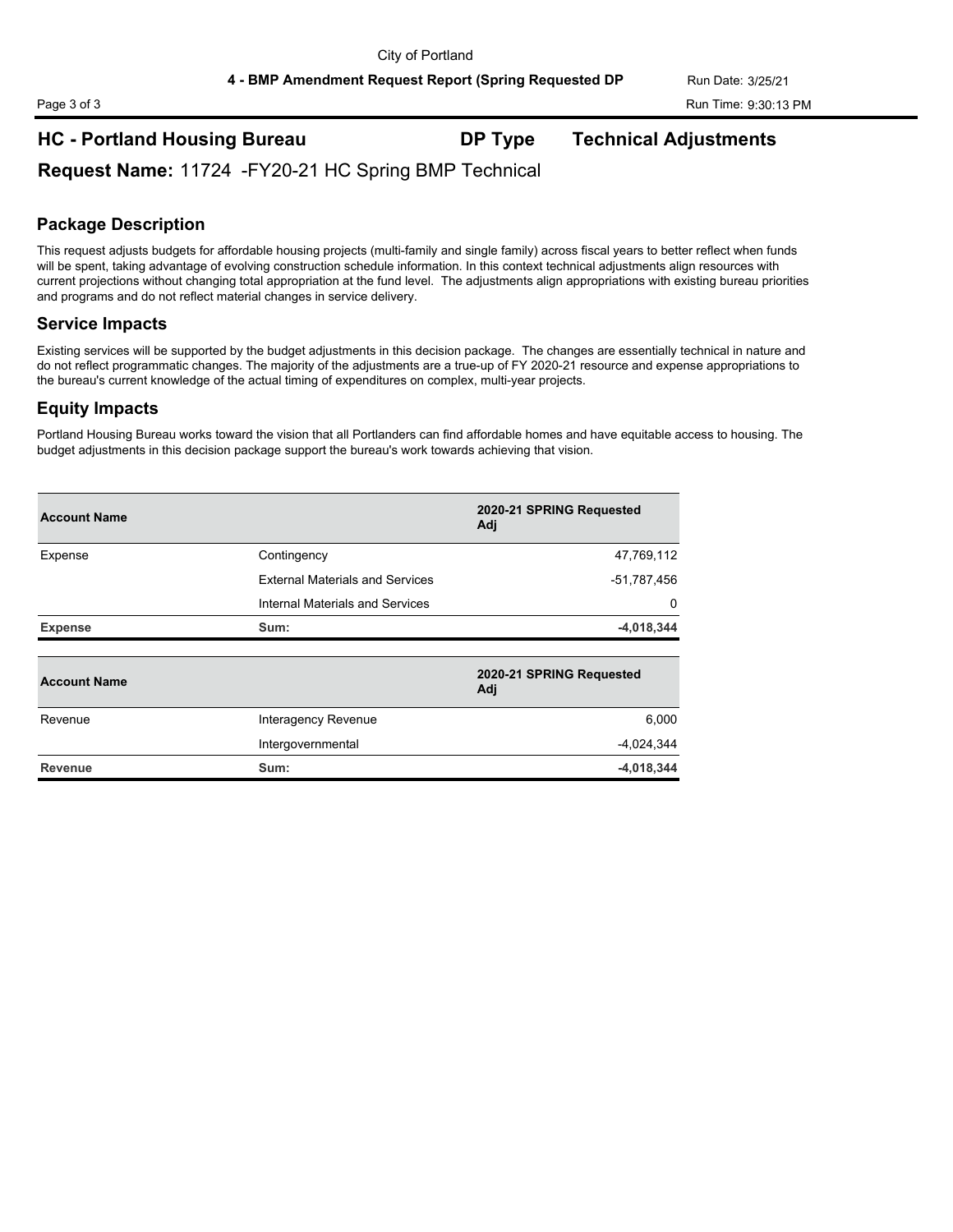| <b>Major Object</b>                    | <b>2020-21 SPRING</b><br><b>Requested Total</b> | 2020-21 February<br><b>Actuals YTD</b> | <b>2020-21 SPRING</b><br>Projection        | % Projected Actuals<br>to Requested Total |
|----------------------------------------|-------------------------------------------------|----------------------------------------|--------------------------------------------|-------------------------------------------|
| Contingency                            | \$0                                             | \$0                                    | \$0                                        |                                           |
| <b>External Materials and Services</b> | \$31,701,179                                    | \$13,851,505                           | \$31,550,000                               | 100%                                      |
| Fund Transfers - Expense               | \$333,650<br>\$333,650                          |                                        | \$333,650                                  | 100%                                      |
| Internal Materials and Services        | \$468,133                                       | \$353,028                              | \$485,000                                  | 104%                                      |
| Personnel                              | \$979,555                                       | \$469,879                              | \$691,000                                  | 71%                                       |
| Sum:                                   | \$33,482,517                                    | \$15,008,061                           | \$33,059,650                               | 99%                                       |
| <b>Major Object</b>                    | <b>2020-21 SPRING</b><br><b>Requested Total</b> | 2020-21 February<br><b>Actuals YTD</b> | <b>2020-21 SPRING</b><br><b>Projection</b> | % Projected Actuals<br>to Requested Total |
| General Fund Discretionary             | \$33,448,958                                    | \$0                                    | \$33,031,837                               | 99%                                       |
| Interagency Revenue                    | \$33,559                                        | \$21,364                               | \$27,559                                   | 82%                                       |
| <b>Miscellaneous</b>                   | \$0                                             | \$254                                  | \$254                                      | #DIV/0                                    |
| Sum:                                   | \$33,482,517                                    | \$21,618                               | \$33,059,650                               | 99%                                       |

#### **Revenue Discussion**

No notable changes to revenue.

#### **Revenue Risks**

The majority of General Fund discretionary resources are passed through to the Joint Office for Homeless Services. There are no material risks to revenue.

#### **Expenditure Discussion**

External materials expense reductions reflect adjustments across fiscal years to better reflect when funds will be spent, taking advantage of evolving construction schedule information Disbursements Personnel services expenses are favorable due in part to vacancies.

#### **Expenditure Risks**

There are no notable risks in the expenditure projection.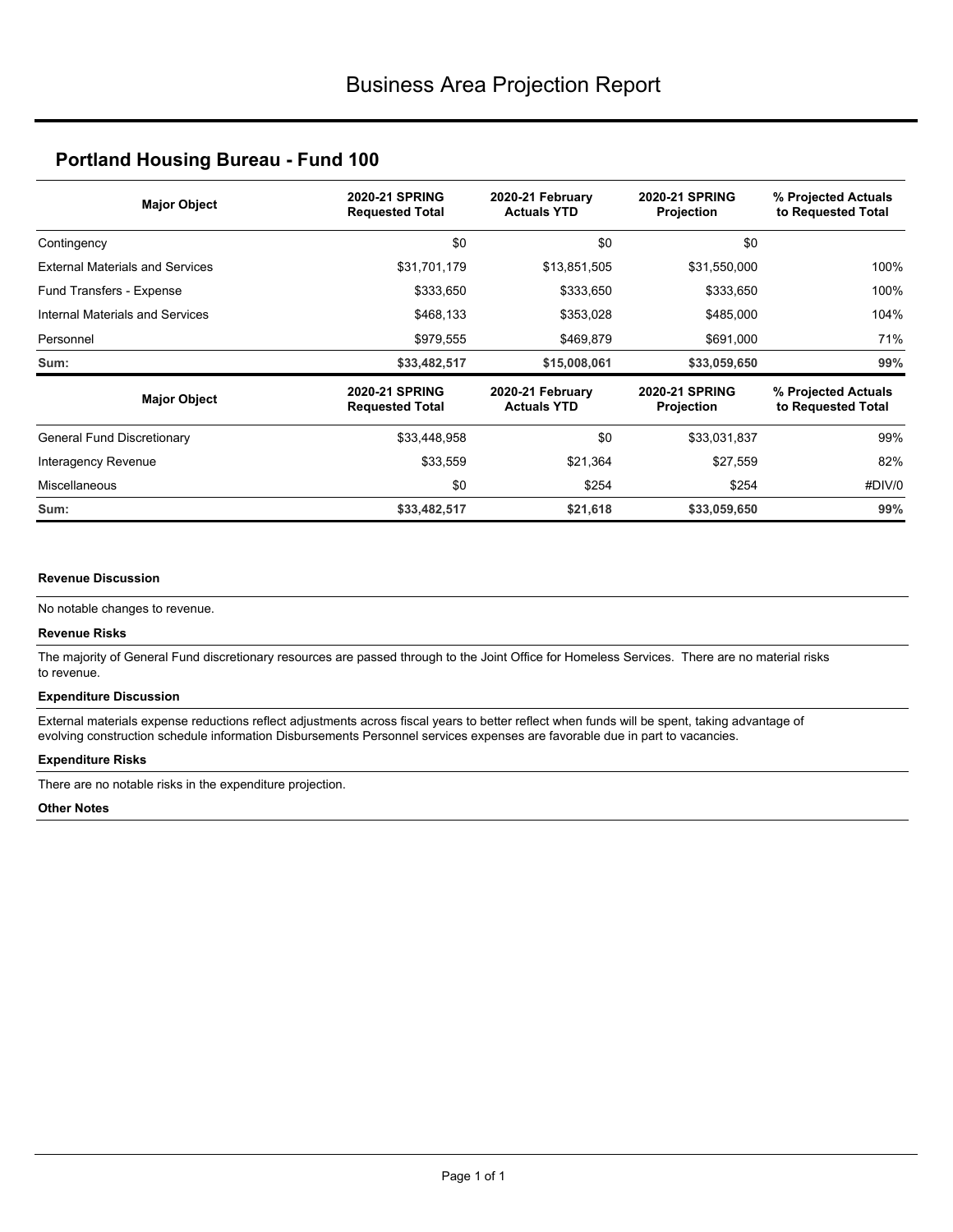| <b>Major Object</b>                    | 2020-21 SPRING<br><b>Requested Total</b>        | 2020-21 February<br><b>Actuals YTD</b> | <b>2020-21 SPRING</b><br>Projection        | % Projected Actuals<br>to Requested Total |
|----------------------------------------|-------------------------------------------------|----------------------------------------|--------------------------------------------|-------------------------------------------|
| Contingency                            | \$169,556                                       | \$0                                    | \$0                                        |                                           |
| <b>Debt Service</b>                    | \$3,500,000                                     | \$401,278                              | \$598,922                                  | 17%                                       |
| <b>External Materials and Services</b> | \$10,895,484                                    | \$655,781                              | \$10,895,484                               | 100%                                      |
| Fund Transfers - Expense               | \$1,475,481                                     | \$1,285,720                            | \$1,403,481                                | 95%                                       |
| Internal Materials and Services        | \$551,632                                       | \$222,668                              | \$332,340                                  | 60%                                       |
| Personnel                              | \$1,375,429                                     | \$689,048                              | \$1,028,430                                | 75%                                       |
| Sum:                                   | \$17,967,582                                    | \$3,254,495                            | \$14,258,657                               | 79%                                       |
| <b>Major Object</b>                    | <b>2020-21 SPRING</b><br><b>Requested Total</b> | 2020-21 February<br><b>Actuals YTD</b> | <b>2020-21 SPRING</b><br><b>Projection</b> | % Projected Actuals<br>to Requested Total |
| <b>Beginning Fund Balance</b>          | \$7,127,460                                     | \$0                                    | \$402,282                                  | 6%                                        |
| Bond & Note Proceeds                   | \$2,188,542                                     | \$0                                    | \$2,188,542                                | 100%                                      |
| <b>Charges for Services</b>            | \$3,030,000                                     | \$9,102                                | \$3,030,000                                | 100%                                      |
| Fund Transfers - Revenue               | \$2,655,490                                     | \$333,650                              | \$2,655,490                                | 100%                                      |
| Intergovernmental                      | \$236,090                                       | \$119,462                              | \$178,301                                  | 76%                                       |
| Miscellaneous                          | \$2,730,000                                     | \$4,684,393                            | \$4,684,393                                | 172%                                      |
| Taxes                                  | \$0                                             | \$750,165                              | \$1,119,649                                | #DIV/0                                    |
| Sum:                                   | \$17,967,582                                    | \$5,896,772                            | \$14,258,657                               | 79%                                       |

#### **Revenue Discussion**

No notable changes to revenue.

### **Revenue Risks**

There are no material risks to revenue.

#### **Expenditure Discussion**

External materials expense reductions reflect adjustments across fiscal years to better reflect when funds will be spent, taking advantage of evolving construction schedule information Disbursements Personnel services expenses are favorable due in part to vacancies.

### **Expenditure Risks**

There are no notable risks in the expenditure projection.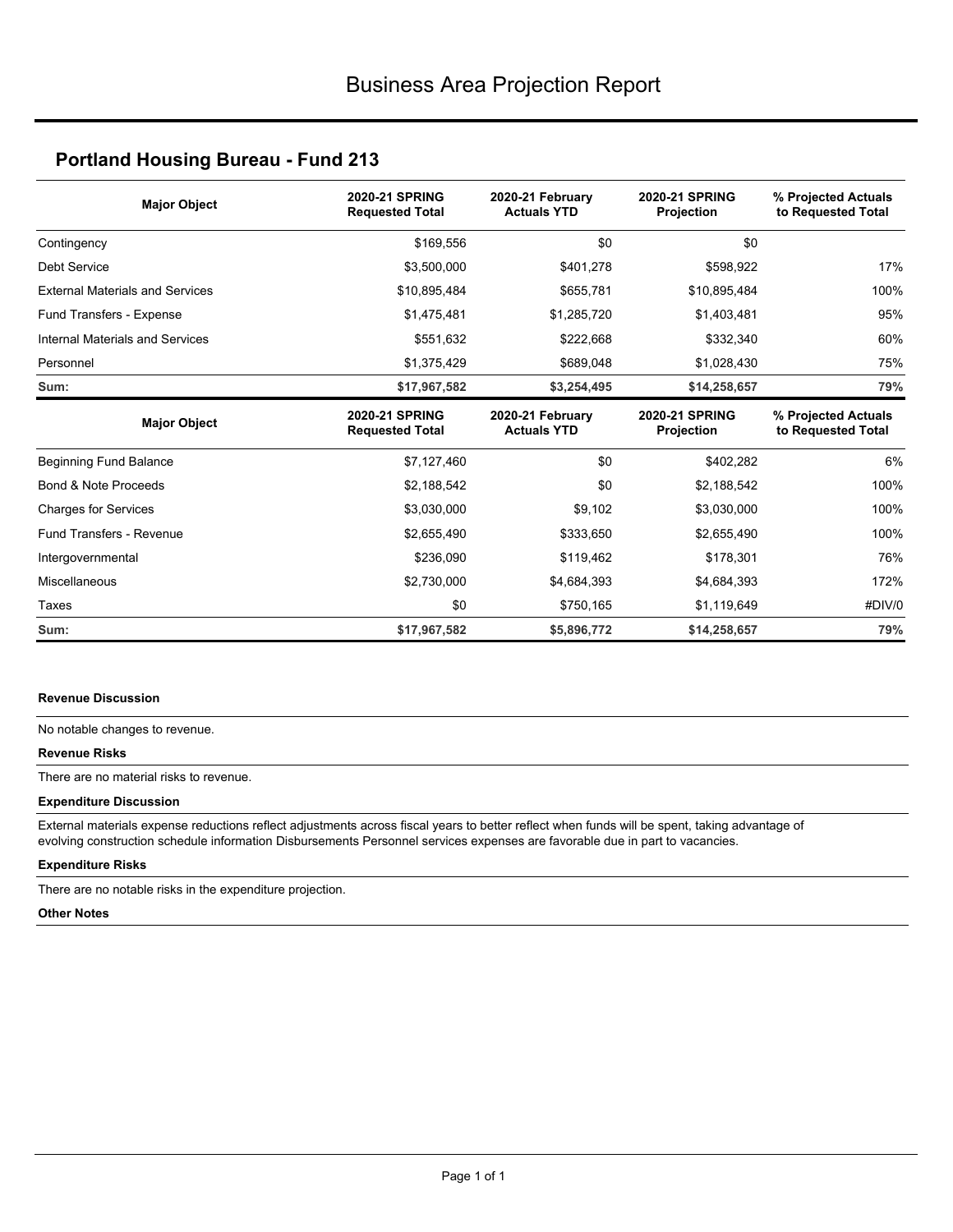| <b>Major Object</b>                    | <b>2020-21 SPRING</b><br><b>Requested Total</b> | 2020-21 February<br><b>Actuals YTD</b> | <b>2020-21 SPRING</b><br>Projection        | % Projected Actuals<br>to Requested Total |
|----------------------------------------|-------------------------------------------------|----------------------------------------|--------------------------------------------|-------------------------------------------|
| <b>External Materials and Services</b> | \$57,410,611                                    | \$23,796,452                           | \$57,410,600                               | 100%                                      |
| Internal Materials and Services        | \$14,860                                        | \$461                                  | \$688                                      | 5%                                        |
| Personnel                              | \$877,408                                       | \$406,645                              | \$606,933                                  | 69%                                       |
| Sum:                                   | \$58,302,879                                    | \$24,203,558                           | \$58,018,221                               | 100%                                      |
| <b>Major Object</b>                    | <b>2020-21 SPRING</b><br><b>Requested Total</b> | 2020-21 February<br><b>Actuals YTD</b> | <b>2020-21 SPRING</b><br><b>Projection</b> | % Projected Actuals<br>to Requested Total |
| Bond & Note Proceeds                   | \$1,000,000                                     | \$401,278                              | \$641,673                                  | 64%                                       |
|                                        |                                                 |                                        |                                            |                                           |
| <b>Charges for Services</b>            | \$0                                             | \$39,719                               | \$59,282                                   | #DIV/0                                    |
| Intergovernmental                      | \$57,302,879                                    | \$4,183,813                            | \$57,302,879                               | 100%                                      |
| Miscellaneous                          | \$0                                             | \$9,639                                | \$14,387                                   | #DIV/0                                    |

#### **Revenue Discussion**

The most notable change to revenue is the re-appropriation of \$36.5 million in CARES Act resources that had been placed with the Housing Bureau across other bureaus to provide a variety of services.

#### **Revenue Risks**

There are no material risks to revenue.

#### **Expenditure Discussion**

External materials expense reductions reflect adjustments across fiscal years to better reflect when funds will be spent, taking advantage of evolving construction schedule information. Personnel services expenses are favorable due in part to vacancies.

#### **Expenditure Risks**

There are no notable risks in the expenditure projection.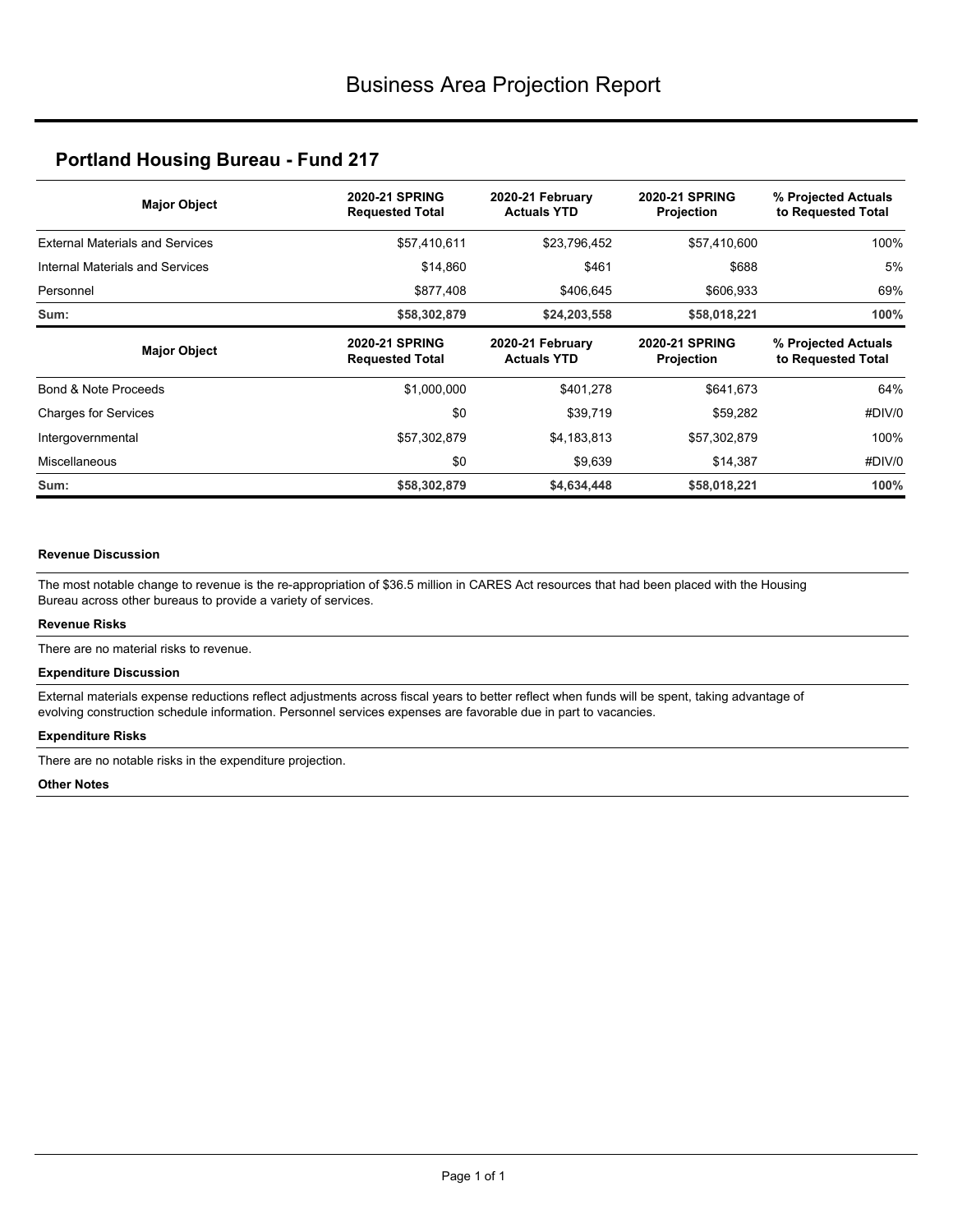| <b>Major Object</b>                    | <b>2020-21 SPRING</b><br><b>Requested Total</b> | 2020-21 February<br><b>Actuals YTD</b> | <b>2020-21 SPRING</b><br><b>Projection</b> | % Projected Actuals<br>to Requested Total |
|----------------------------------------|-------------------------------------------------|----------------------------------------|--------------------------------------------|-------------------------------------------|
| Debt Service                           | \$767,000                                       | \$766.539                              | \$766,539                                  | 100%                                      |
| <b>External Materials and Services</b> | \$16,233,070                                    | \$1,995,740                            | \$16,233,070                               | 100%                                      |
| Internal Materials and Services        | \$410,339                                       | \$170,419                              | \$254,357                                  | 62%                                       |
| Personnel                              | \$1,269,419                                     | \$647,533                              | \$966,467                                  | 76%                                       |
| Sum:                                   | \$18,679,828                                    | \$3,580,231                            | \$18,220,433                               | 98%                                       |
| <b>Major Object</b>                    | <b>2020-21 SPRING</b><br><b>Requested Total</b> | 2020-21 February<br><b>Actuals YTD</b> | <b>2020-21 SPRING</b><br>Projection        | % Projected Actuals<br>to Requested Total |
| <b>Charges for Services</b>            | \$0                                             | \$8,433                                | \$8,433                                    | #DIV/0                                    |
| Intergovernmental                      | \$17,654,828                                    | \$1,566,287                            | \$17,049,308                               | 97%                                       |
| <b>Miscellaneous</b>                   | \$1,025,000                                     | \$1,162,692                            | \$1,162,692                                | 113%                                      |
| Sum:                                   | \$18,679,828                                    | \$2,737,412                            | \$18,220,433                               | 98%                                       |

#### **Revenue Discussion**

No notable changes to revenue.

#### **Revenue Risks**

There are no material risks to revenue.

#### **Expenditure Discussion**

External materials expense reductions reflect adjustments across fiscal years to better reflect when funds will be spent, taking advantage of evolving construction schedule information. Personnel services expenses are favorable due in part to vacancies.

#### **Expenditure Risks**

There are no notable risks in the expenditure projection.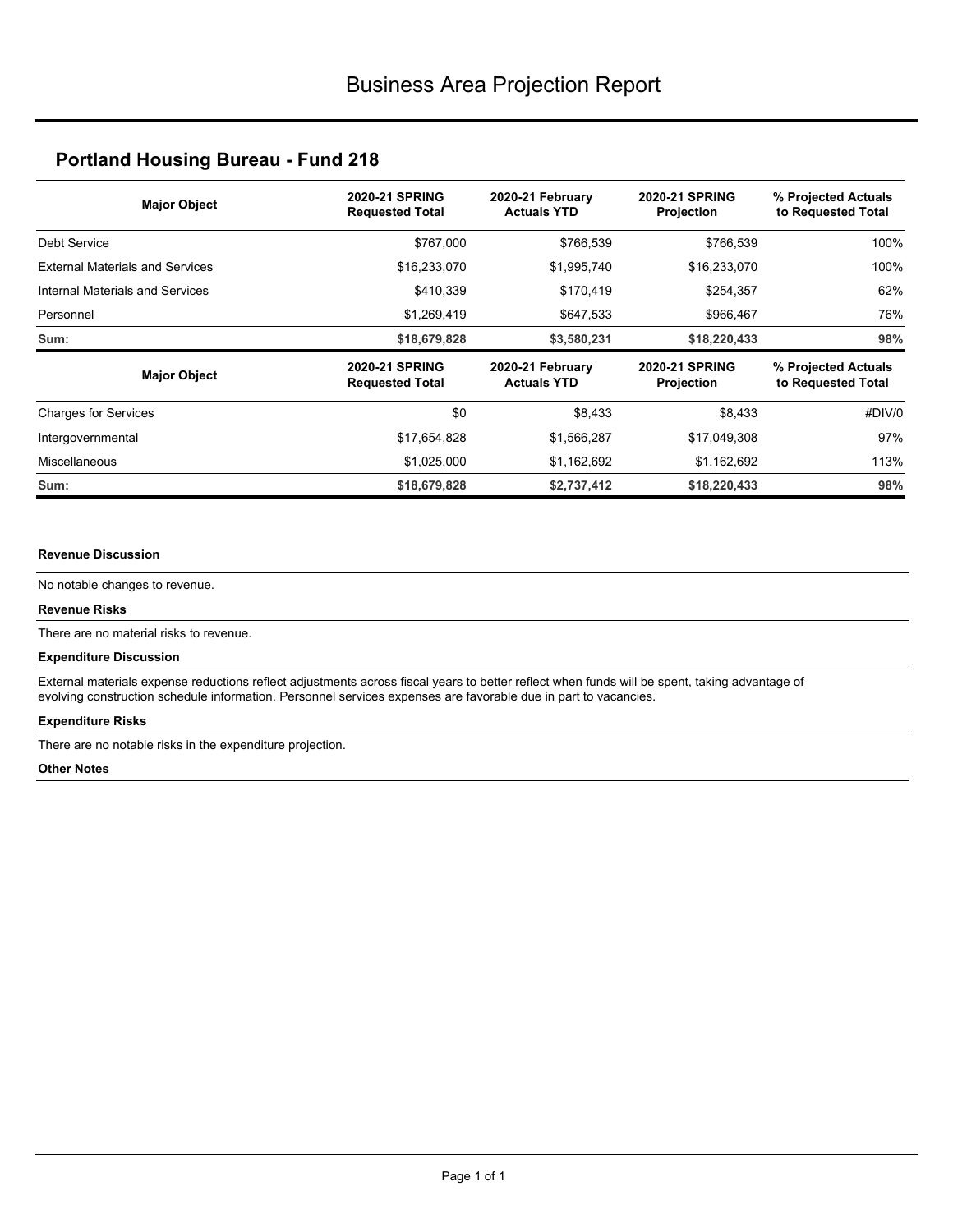| <b>Major Object</b>                    | <b>2020-21 SPRING</b><br><b>Requested Total</b> | 2020-21 February<br><b>Actuals YTD</b> | <b>2020-21 SPRING</b><br><b>Projection</b> | % Projected Actuals<br>to Requested Total |
|----------------------------------------|-------------------------------------------------|----------------------------------------|--------------------------------------------|-------------------------------------------|
| <b>External Materials and Services</b> | \$10,078,822                                    | \$2,905,938                            | \$10,078,822                               | 100%                                      |
| Personnel                              | \$445,507                                       | \$277,922                              | \$417,000                                  | 94%                                       |
| Sum:                                   | \$10,524,329                                    | \$3,183,860                            | \$10,495,822                               | 100%                                      |
| <b>Major Object</b>                    | <b>2020-21 SPRING</b><br><b>Requested Total</b> | 2020-21 February<br><b>Actuals YTD</b> | <b>2020-21 SPRING</b><br><b>Projection</b> | % Projected Actuals<br>to Requested Total |
| <b>Charges for Services</b>            | \$0                                             | \$1,044                                | \$1.044                                    | #DIV/0                                    |
| Intergovernmental                      | \$10,232,329                                    | (\$7,031)                              | \$9,434,371                                | 92%                                       |
| Miscellaneous                          | \$292,000                                       | \$1,060,407                            | \$1,060,407                                | 363%                                      |
| Sum:                                   | \$10,524,329                                    | \$1,054,420                            | \$10,495,822                               | 100%                                      |

#### **Revenue Discussion**

No notable changes to revenue.

#### **Revenue Risks**

There are no material risks to revenue.

#### **Expenditure Discussion**

External materials expense reductions reflect adjustments across fiscal years to better reflect when funds will be spent, taking advantage of evolving construction schedule information. Personnel services expenses are favorable due in part to vacancies.

#### **Expenditure Risks**

There are no notable risks in the expenditure projection.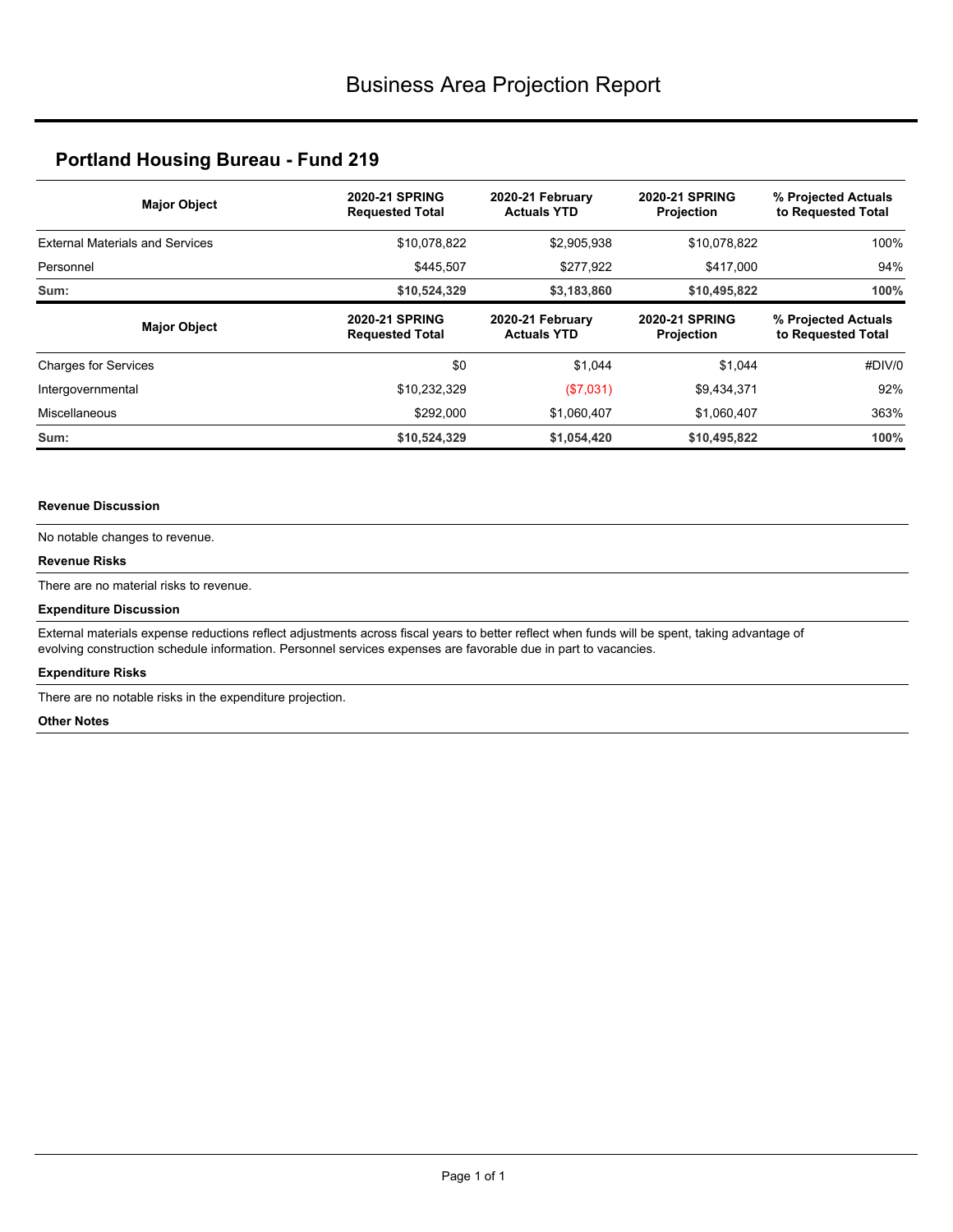| <b>Major Object</b>                    | <b>2020-21 SPRING</b><br><b>Requested Total</b> | 2020-21 February<br><b>Actuals YTD</b> | <b>2020-21 SPRING</b><br>Projection | % Projected Actuals<br>to Requested Total |
|----------------------------------------|-------------------------------------------------|----------------------------------------|-------------------------------------|-------------------------------------------|
| Contingency                            | \$5,669,727                                     | \$0                                    | \$0                                 |                                           |
| <b>External Materials and Services</b> | \$43,686,992                                    | \$19,781,242                           | \$42,686,922                        | 98%                                       |
| Fund Transfers - Expense               | \$686,640<br>\$1,991,596                        |                                        | \$1,991,596                         | 100%                                      |
| Internal Materials and Services        | \$1,358,224                                     | \$948,626                              | \$1,415,860                         | 104%                                      |
| Personnel                              | \$3,761,649                                     | \$2,101,671                            | \$3,136,822                         | 83%                                       |
| Sum:                                   | \$56,468,188                                    | \$23,518,180                           | \$49,231,200                        | 87%                                       |
|                                        |                                                 |                                        |                                     |                                           |
| <b>Major Object</b>                    | <b>2020-21 SPRING</b><br><b>Requested Total</b> | 2020-21 February<br><b>Actuals YTD</b> | <b>2020-21 SPRING</b><br>Projection | % Projected Actuals<br>to Requested Total |
| Beginning Fund Balance                 | \$10,914,824                                    | \$0                                    | \$4,819,781                         | 44%                                       |
| <b>Charges for Services</b>            | \$818,741                                       | \$494,409                              | \$737,924                           | 90%                                       |
| Fund Transfers - Revenue               | \$1,156,638                                     | \$175,000                              | \$1,156,638                         | 100%                                      |
| Intergovernmental                      | \$40,144,815                                    | \$14,096,726                           | \$40,144,815                        | 100%                                      |
| <b>Miscellaneous</b>                   | \$3,433,170                                     | \$1,589,268                            | \$2,372,042                         | 69%                                       |

#### **Revenue Discussion**

No notable changes to revenue.

#### **Revenue Risks**

There are no material risks to revenue.

#### **Expenditure Discussion**

External materials expense reductions reflect adjustments across fiscal years to better reflect when funds will be spent, taking advantage of evolving construction schedule information. Personnel services expenses are favorable due in part to vacancies.

#### **Expenditure Risks**

There are no notable risks in the expenditure projection.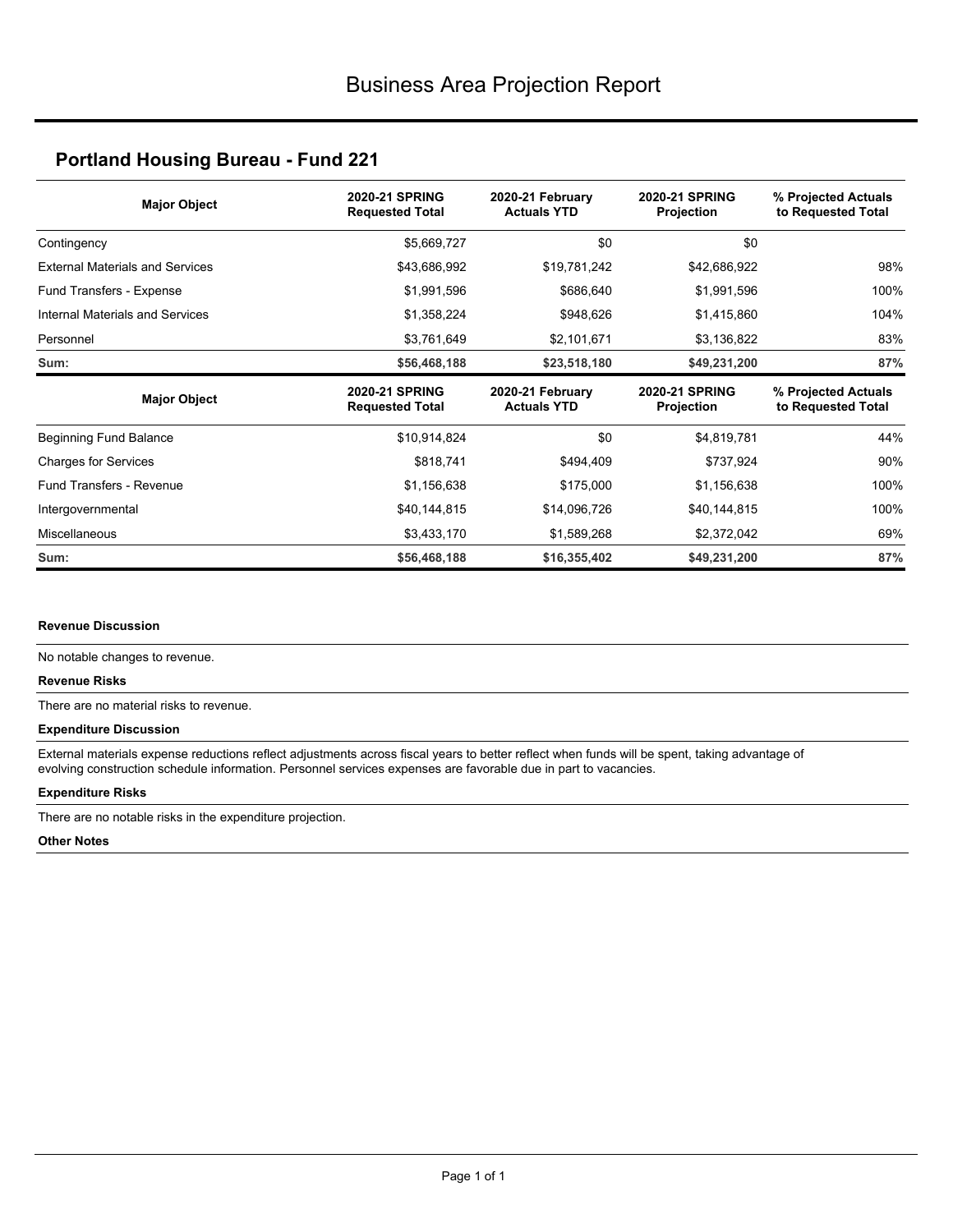| <b>Major Object</b>                    | <b>2020-21 SPRING</b><br><b>Requested Total</b> | 2020-21 February<br><b>Actuals YTD</b> | <b>2020-21 SPRING</b><br>Projection | % Projected Actuals<br>to Requested Total |
|----------------------------------------|-------------------------------------------------|----------------------------------------|-------------------------------------|-------------------------------------------|
| Contingency                            | \$4,048,076                                     | \$0                                    | \$0                                 |                                           |
| <b>External Materials and Services</b> | \$12,621,698                                    | \$8,155,493                            | \$12,172,378                        | 96%                                       |
| Fund Transfers - Expense               | \$23,262                                        | \$15,512                               | \$23,152                            | 100%                                      |
| Internal Materials and Services        | \$10,739                                        | \$0                                    | \$0                                 |                                           |
| Personnel                              | \$835,948                                       | \$553,000                              | \$830,000                           | 99%                                       |
| Sum:                                   | \$17,539,723                                    | \$8,724,005                            | \$13,025,530                        | 74%                                       |
|                                        |                                                 |                                        |                                     |                                           |
| <b>Major Object</b>                    | <b>2020-21 SPRING</b><br><b>Requested Total</b> | 2020-21 February<br><b>Actuals YTD</b> | <b>2020-21 SPRING</b><br>Projection | % Projected Actuals<br>to Requested Total |
| Beginning Fund Balance                 | \$8,292,971                                     | \$0                                    | \$5,354,940                         | 65%                                       |
| <b>Charges for Services</b>            | \$1,248,518                                     | \$325,647                              | \$486,040                           | 39%                                       |
| <b>Fund Transfers - Revenue</b>        | \$364,000                                       | \$364,000                              | \$364,000                           | 100%                                      |
| Miscellaneous                          | \$4,159,234                                     | \$1,081,535                            | \$3,614,231                         | 87%                                       |
| Taxes                                  | \$3,475,000                                     | \$2,148,233                            | \$3,206,318                         | 92%                                       |

#### **Revenue Discussion**

No notable changes to revenue.

#### **Revenue Risks**

There are no material risks to revenue.

#### **Expenditure Discussion**

External materials expense reductions reflect adjustments across fiscal years to better reflect when funds will be spent, taking advantage of evolving construction schedule information. Personnel services expenses are favorable due in part to vacancies.

#### **Expenditure Risks**

There are no notable risks in the expenditure projection.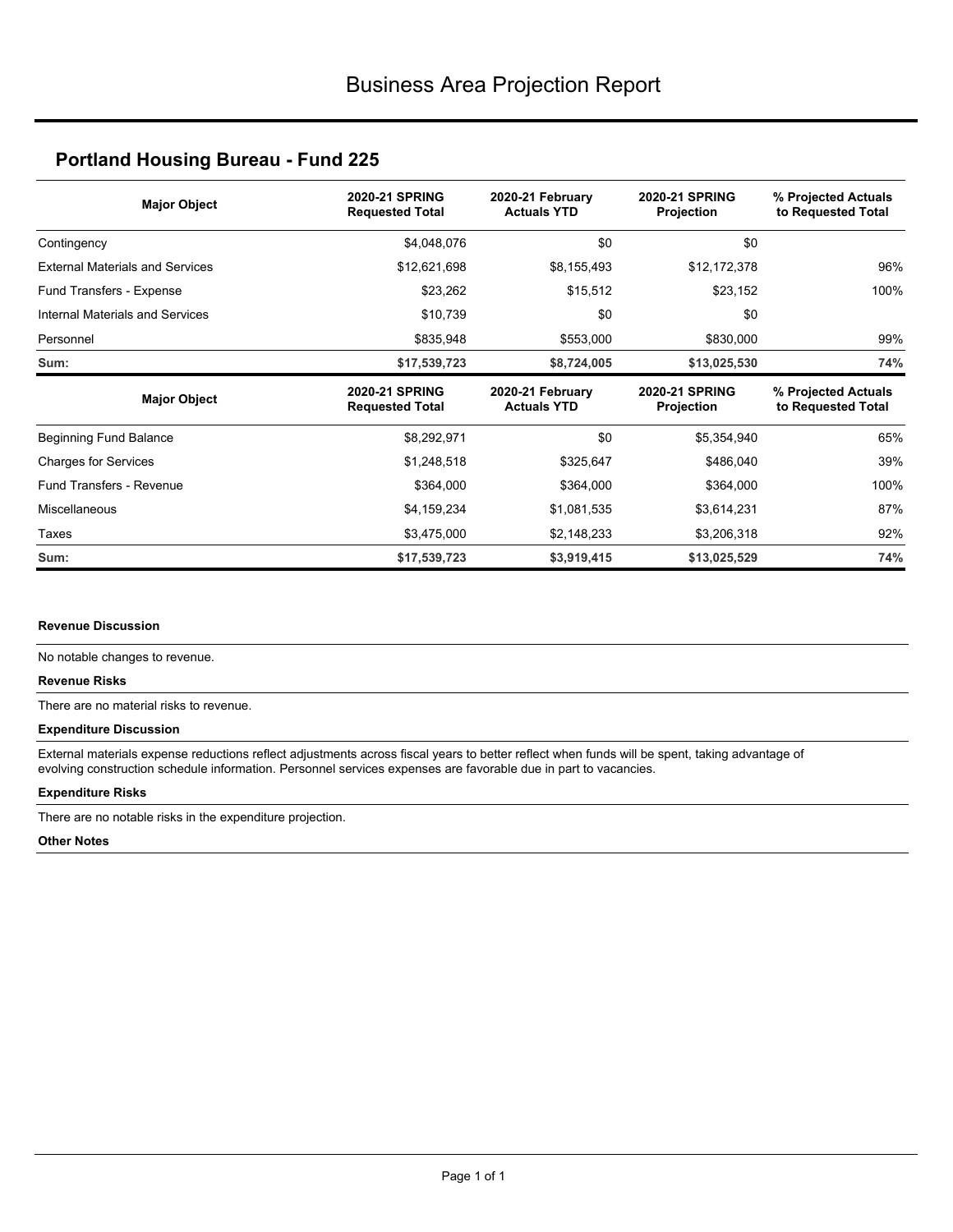| <b>Major Object</b>                    | <b>2020-21 SPRING</b><br><b>Revised Base</b> | <b>2020-21 SPRING</b><br><b>Total ADJ</b> | <b>2020-21 SPRING</b><br><b>Requested Total</b> | <b>Requested</b><br>Adjustment as % of<br><b>Total Requested</b><br><b>Budget</b> |
|----------------------------------------|----------------------------------------------|-------------------------------------------|-------------------------------------------------|-----------------------------------------------------------------------------------|
| Contingency                            | 539,482                                      | 1,000,000                                 | \$1,539,482                                     | 64.96%                                                                            |
| <b>Debt Service</b>                    | 509,000                                      | 7,220,000                                 | \$7,729,000                                     | 93.41%                                                                            |
| <b>External Materials and Services</b> | 8,391,966                                    | $-1,063,393$                              | \$7,328,573                                     | $-14.51%$                                                                         |
| Fund Transfers - Expense               | 56,526                                       | 0                                         | \$56,526                                        | $0.00\%$                                                                          |
| Internal Materials and Services        | 104,393                                      | 0                                         | \$104,393                                       | $0.00\%$                                                                          |
| Personnel                              | 116,399                                      | 18,000                                    | \$134,399                                       | 13.39%                                                                            |
| Sum:                                   |                                              |                                           | \$16,892,373                                    |                                                                                   |
| <b>Major Object</b>                    | <b>2020-21 SPRING</b><br><b>Revised Base</b> | <b>2020-21 SPRING</b><br><b>Total ADJ</b> | 2020-21 SPRING<br><b>Requested Total</b>        | Requested<br>Adjustment as % of<br><b>Total Requested</b><br><b>Budget</b>        |
| Beginning Fund Balance                 | 401,676                                      | 0                                         | \$401.676                                       | $0.00\%$                                                                          |
| Bond & Note Proceeds                   | 4,175,000                                    | 7,122,607                                 | \$11,297,607                                    | 63.05%                                                                            |
| Charges for Services                   | 5,066,499                                    | 0                                         | \$5,066,499                                     | $0.00\%$                                                                          |
| Fund Transfers - Revenue               | 28,591                                       | 52,000                                    | \$80,591                                        | 64.52%                                                                            |
| Miscellaneous                          | 46,000                                       | 0                                         | \$46,000                                        | $0.00\%$                                                                          |
| Sum:                                   |                                              |                                           | \$16,892,373                                    |                                                                                   |

#### **Revenue Discussion**

No notable changes to revenue.

#### **Revenue Risks**

There are no material risks to revenue.

#### **Expenditure Discussion**

External materials expense reductions reflect adjustments across fiscal years to better reflect when funds will be spent, taking advantage of evolving construction schedule information. Personnel services expenses are favorable due in part to vacancies.

#### **Expenditure Risks**

There are no notable risks in the expenditure projection.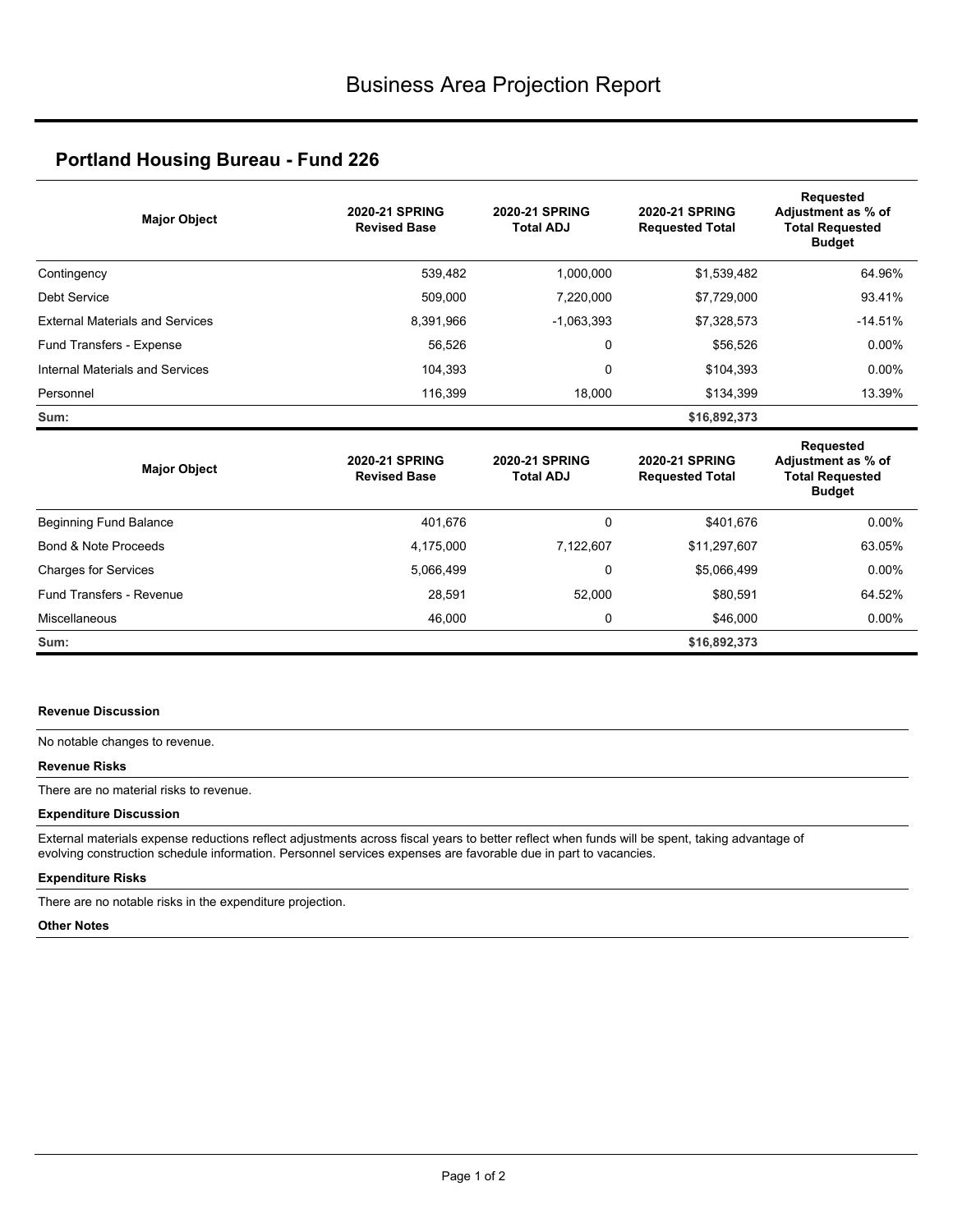| <b>Major Object</b>                    | <b>2020-21 SPRING</b><br><b>Requested Total</b> | 2020-21 February<br><b>Actuals YTD</b> | <b>2020-21 SPRING</b><br><b>Projection</b> | % Projected Actuals<br>to Requested Total |
|----------------------------------------|-------------------------------------------------|----------------------------------------|--------------------------------------------|-------------------------------------------|
| <b>External Materials and Services</b> | \$323,000                                       | \$0                                    | \$323,000                                  | 100%                                      |
| Sum:                                   | \$323,000                                       | \$0                                    | \$323,000                                  | 100%                                      |
| <b>Major Object</b>                    | <b>2020-21 SPRING</b><br><b>Requested Total</b> | 2020-21 February<br><b>Actuals YTD</b> | <b>2020-21 SPRING</b><br><b>Projection</b> | % Projected Actuals<br>to Requested Total |
| Miscellaneous Fund Allocation          | \$323,000                                       | \$0                                    | \$323,000                                  | 100%                                      |
| Sum:                                   | \$323,000                                       | \$0                                    | \$323,000                                  | 100%                                      |

#### **Revenue Discussion**

No notable changes to revenue.

#### **Revenue Risks**

There are no material risks to revenue.

#### **Expenditure Discussion**

No notable changes to expenditure.

#### **Expenditure Risks**

No material risks to the expenditure projection.